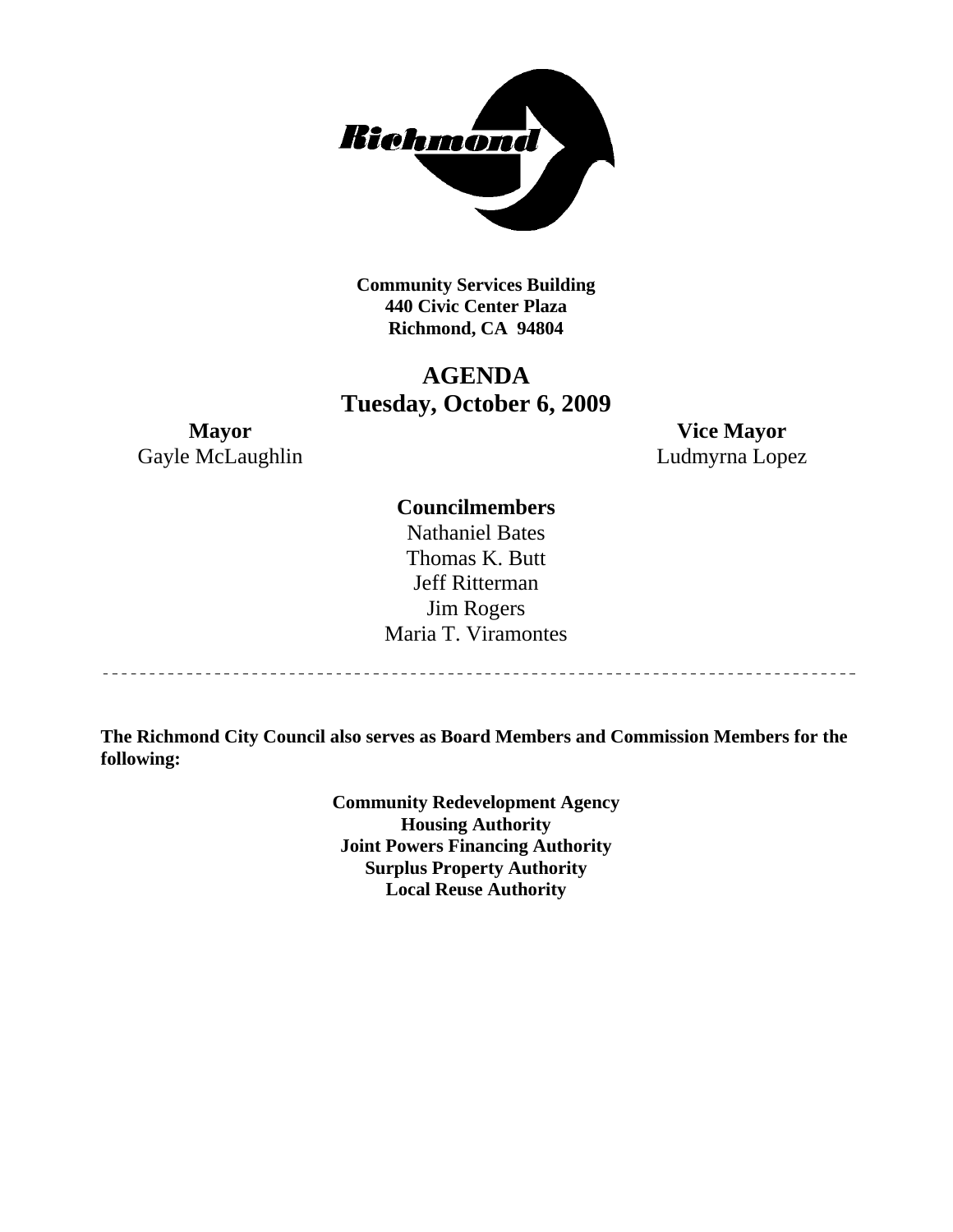# **MEETING PROCEDURES**

The City of Richmond encourages community participation at its City Council meetings and has established procedures that are intended to accommodate public input in a timely and time-sensitive way. As a courtesy to all members of the public who wish to participate in City Council meetings, please observe the following procedures:

**PUBLIC COMMENT ON AGENDA ITEMS:** Anyone who desires to address the City Council on items appearing on the agenda must complete and file a pink speaker's card with the City Clerk **prior** to the City Council's consideration of the item. Once the City Clerk has announced the item and discussion has commenced, no person shall be permitted to speak on the item other than those persons who have submitted their names to the City Clerk. Your name will be called when the item is announced for discussion. **Each speaker will be allowed TWO (2) MINUTES to address the City Council on NON-PUBLIC HEARING items listed on the agenda.** 

**OPEN FORUM FOR PUBLIC COMMENT:** Individuals who would like to address the City Council on matters not listed on the agenda or on **Presentations, Proclamations and Commendations, Report from the City Attorney, or Reports of Officers** may do so under Open Forum. All speakers must complete and file a pink speaker's card with the City Clerk **prior** to the commencement of Open Forum. **The amount of time allotted to individual speakers shall be determined based on the number of persons requesting to speak during this item. The time allocation for each speaker will be as follows: 15 or fewer speakers, a maximum of 2 minutes; 16 to 24 speakers, a maximum of 1 and one-half minutes; and 25 or more speakers, a maximum of 1 minute.** 

## **SPEAKERS ARE REQUESTED TO OCCUPY THE RESERVED SEATS IN THE FRONT ROW BEHIND THE SPEAKER'S PODIUM AS THEIR NAME IS ANNOUNCED BY THE CITY CLERK.**

**CONSENT CALENDAR:** Consent Calendar items are considered routine and will be enacted, approved or adopted by one motion unless a request for removal for discussion or explanation is received from the audience or the City Council. A member of the audience requesting to remove an item from the Consent Calendar must complete and file a speaker's card with the City Clerk **prior to the City Council's consideration of Item C, Agenda Review.** An item removed from the Consent Calendar may be placed anywhere on the agenda following the City Council's agenda review.

*The City Council's adopted Rules of Procedure recognize that debate on policy is healthy; debate on personalities is not. The Chairperson has the right and obligation to cut off discussion that is too personal, too loud, or too crude.* 

**\*\*\*\*\*\*\*\*\*\*\*\*\*\*\*\*\*\*\*\*\*\*\*\*\*\*\*\*\*\*\*\*\*\*\*\*\*\*\*\*\*\*\*\*\*\*\*\*\*\*\*\*\*\*\*\*\*\***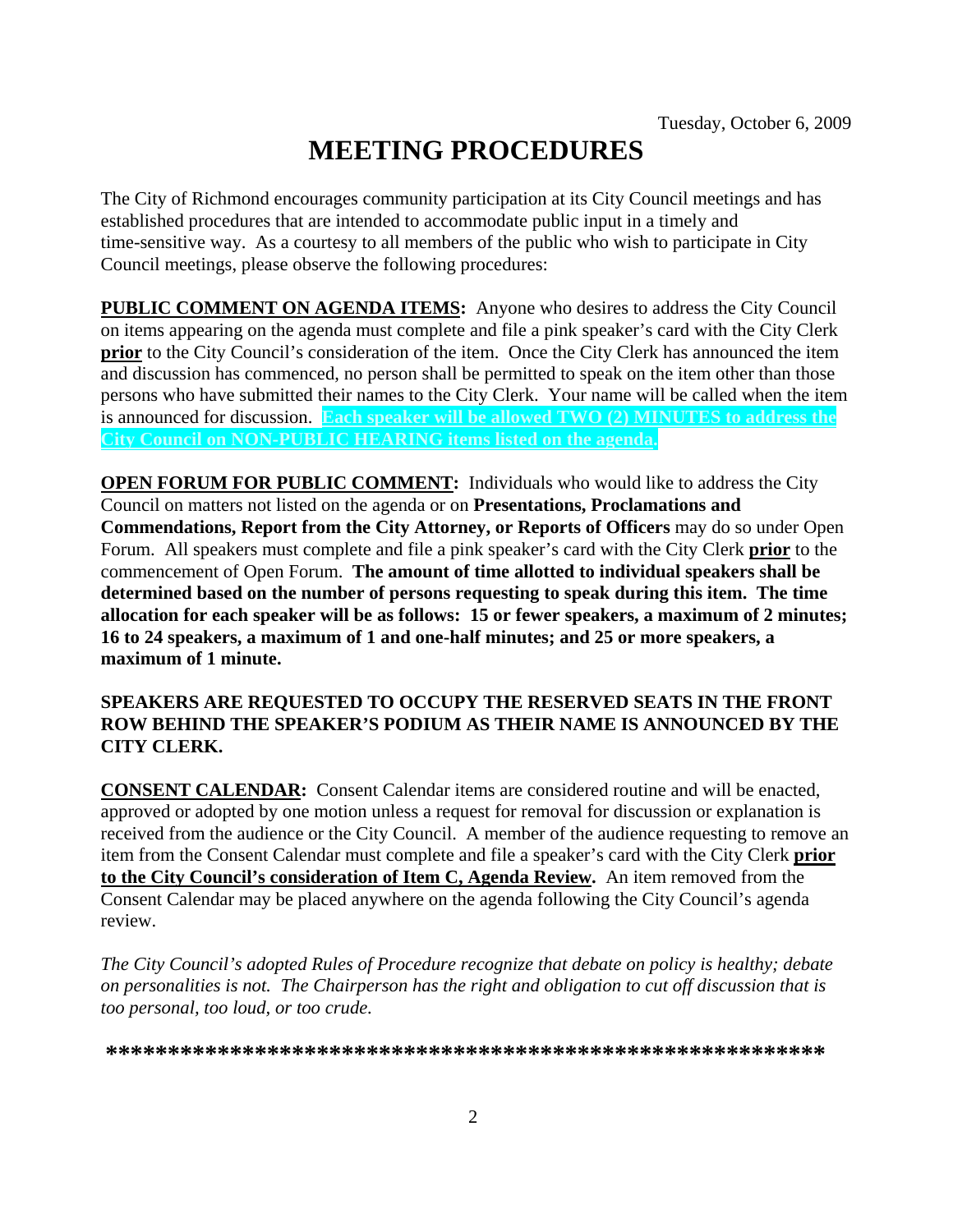Tuesday, October 6, 2009

# **EVENING OPEN SESSION**

5:00 p.m.

## **A. ROLL CALL**

## **B. PUBLIC COMMENT**

#### **C. ADJOURN TO CLOSED SESSION**

# **CLOSED SESSION**

Shimada Room of the Community Services Building

#### **A. CITY COUNCIL**

**A-1.** LIABILITY CLAIMS - PENDING LITIGATION (Government Code Section 54956.9):

Donald Stewart vs. City of Richmond

**A-2.** CONFERENCE WITH LEGAL COUNSEL - EXISTING LITIGATION (Subdivision [a] of Government Code Section 54956.9):

United Trustees Association vs. City of Richmond

Citizens of Eastshore Park vs. City of Richmond

#### **A-3.** CONFERENCE WITH LABOR NEGOTIATORS (Government Code Section 54957.6):

City Designated Representatives: Bill Lindsay, Leslie Knight, Bruce Soublet, and Lisa Stephenson Employee Organization or Unrepresented Employees: Locals 21 and SEIU 1021

## **A-4.** CONFERENCE WITH REAL PROPERTY NEGOTIATOR (Government Code Section 54956.8):

Property: Point Molate (site of former Naval Shipyard Depot) Agency Negotiator: Bill Lindsay and Janet Schneider Negotiating Parties: Upstream Point Molate LLC Under Negotiation: Price and Terms of Payment

## **JOINT MEETING OF THE RICHMOND REDEVELOPMENT**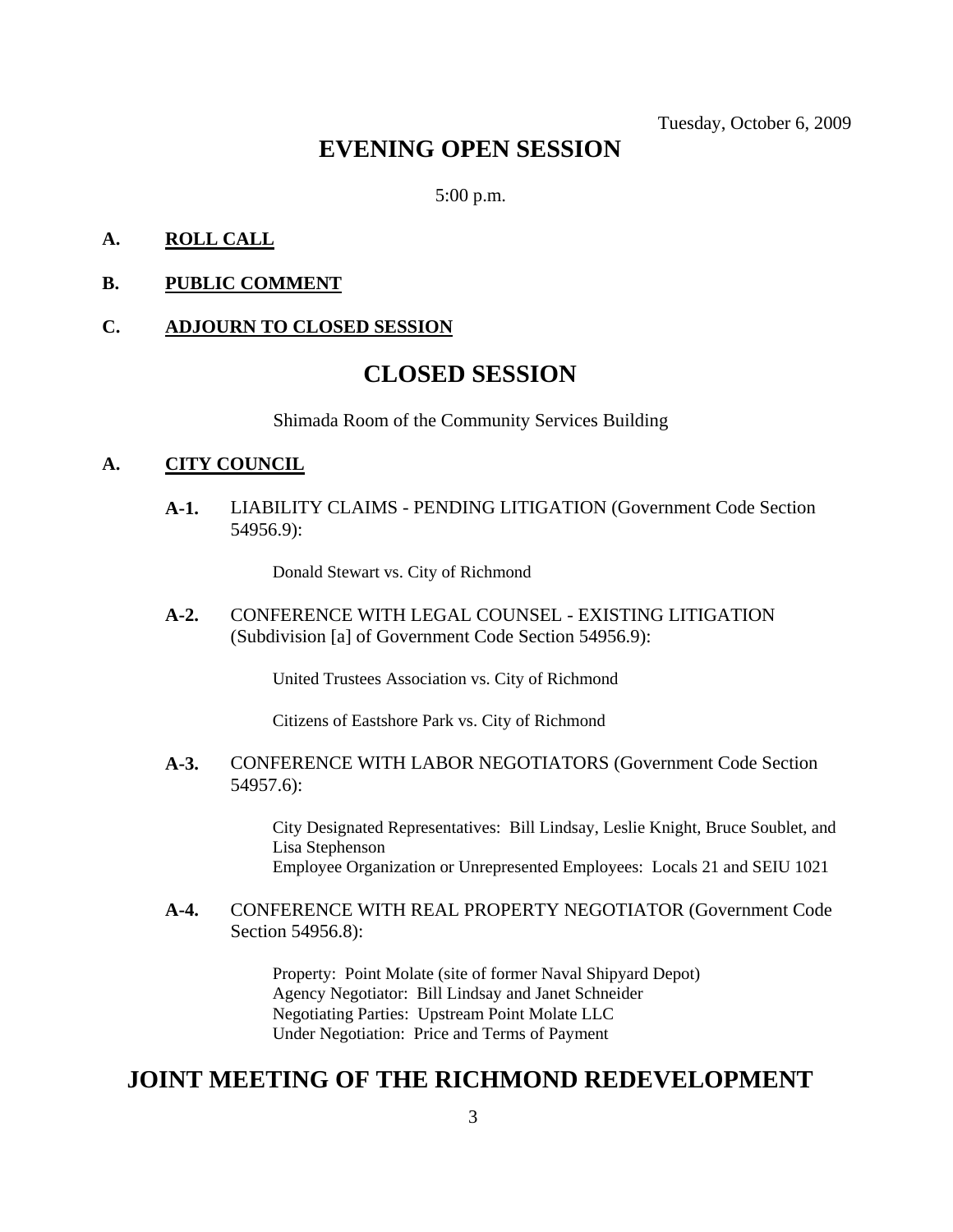## Tuesday, October 6, 2009 **AGENCY/RICHMOND CITY COUNCIL**

6:30 p.m.

## **PLEDGE TO THE FLAG**

- **A. ROLL CALL**
- **B. STATEMENT OF CONFLICT OF INTEREST**
- **C. OPEN FORUM FOR PUBLIC COMMENT**
- **D. AGENDA REVIEW**

## **E. PRESENTATIONS, PROCLAMATIONS, AND COMMENDATIONS**

**E-1.** Presentation of a certificate honoring Casper's Hot Dogs as a Richmond Small Business of the Month for September 2009 - Mayor McLaughlin (620-6503).

## **F. REPORT FROM THE CITY ATTORNEY OF FINAL DECISIONS MADE AND NON-CONFIDENTIAL DISCUSSIONS HELD DURING CLOSED SESSION**

## **G. REDEVELOPMENT AGENCY BOARD CONSENT CALENDAR**

**G-1.** ADOPT a joint resolution of the Richmond Community Redevelopment Agency and the Richmond City Council authorizing the transmittal of the Draft Amended and Restated Redevelopment Plan for the Richmond Merged Redevelopment Project Area, Redevelopment Plan Amendment Preliminary Report, and the Draft Environmental Impact Report prepared for the plan amendment - Richmond Community Redevelopment Agency (Steve Duran 307-8140).

## **H. CITY COUNCIL CONSENT CALENDAR**

**H-1.** ADOPT a resolution authorizing service contracts with three materials-testing laboratories for as-needed construction materials testing services for City construction projects in an amount not to exceed \$350,000 per contract over a three year period (this item was reviewed and recommended for approval by the Finance Committee at its September 8, 2009, meeting) - Public Works Department (Yader A. Bermudez 231-3009).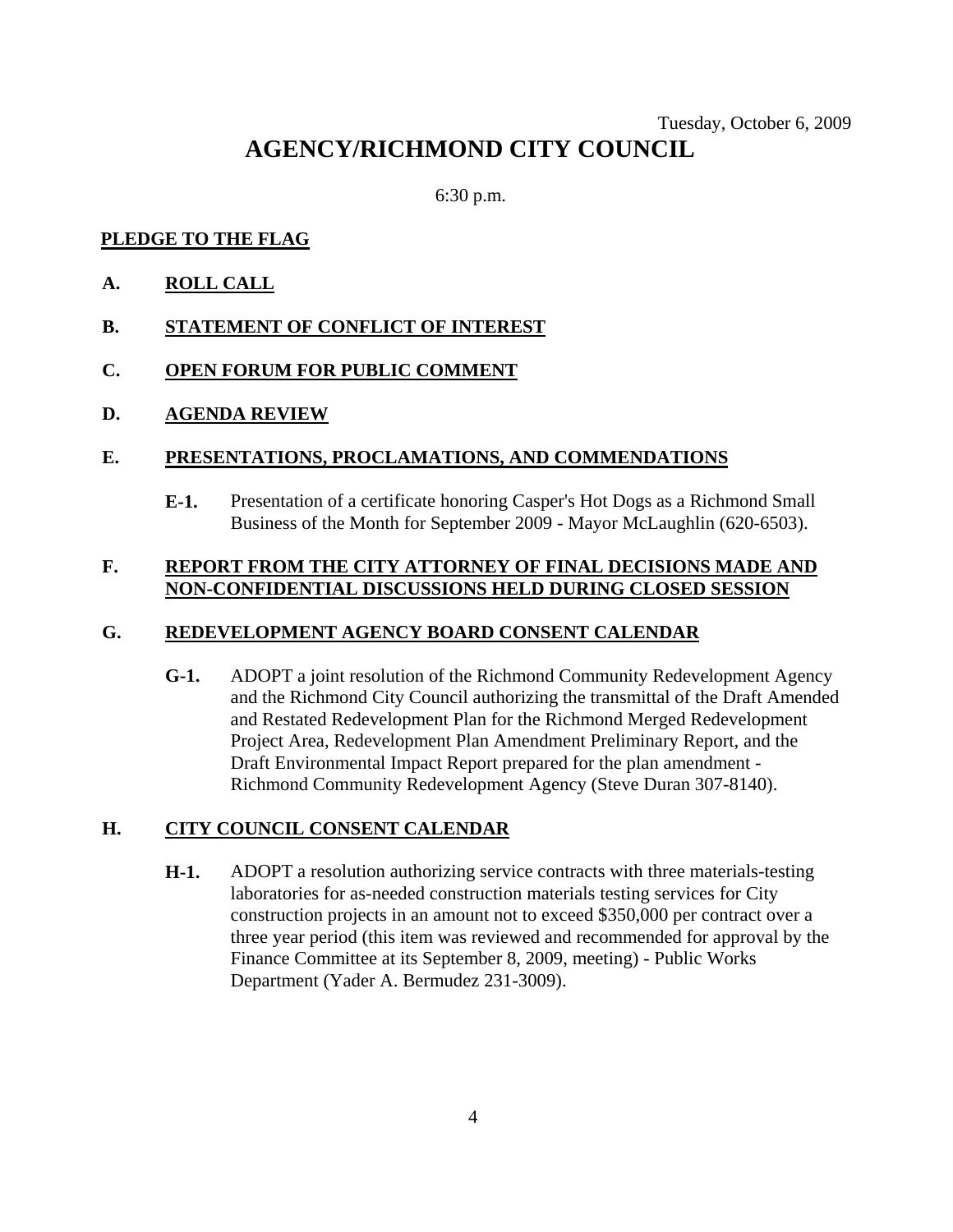- **H-2.** ADOPT a resolution relating to the City of Richmond's participation in the California Statewide Community Development Authorities' Proposition 1A Securitization Program, approving the form of and authorizing the execution and delivery of a Purchase and Sale Agreement and related documents with respect to the sale of the seller's Proposition 1A Receivable from the State; and directing and authorizing certain other actions in connection therewith - Finance Department (James Goins 620-6740).
- **H-3.** APPROVE the Fire Department's purchase of Premier wildland pants and jackets from L.N. Curtis & Sons in the amount of \$18,257 to replace existing damaged and unsafe equipment - Fire Department (Chief Michael Banks - 307-8041).
- **H-4.** APPROVE a six-month contract with Brent Ives, BHI Management Consulting, for consulting services in the development of a strategic action plan for the Recreation Department in an amount not to exceed \$13,500 - Recreation Department (Keith Jabari 620-6791).
- **H-5.** APPROVE Contract Amendment No. 3 with the Community Housing Development Corporation of North Richmond to amend the scope of work for services related to implementing the North Richmond Waste and Recovery Mitigation Fee Expenditure Plan, and decrease the payment limit by \$58,800 to a new total limit of \$299,554 - City Manager's Office (Bill Lindsay 620-6512).
- **H-6.** APPROVE a contract with the Neighborhood House of North Richmond for the remainder of the 2009 calendar year in an amount not to exceed \$26,850 to provide services related to implementing the North Richmond Waste and Recovery Mitigation Fee Expenditure Plan - City Manager's Office (Bill Lindsay 620-6512).
- **H-7.** APPROVE a lease for 12,000 square feet of property located at 500 23rd Street for use as an expanded training site for the RichmondBUILD Program at a grantfunded cost of \$3,000 per month with a term from October 7, 2009, through June 30, 2011 - Employment and Training Department (Sal Vaca 307-3006).
- **H-8.** ADOPT an ordinance (second reading) amending Subsections 2.62.060, 2.62.105, and 262.130 of Section 2.62 of the Richmond Municipal Code relating to appeals of administrative citations - Police Department (Chief Chris Magnus and Trisha Aljoe 621-1802/City Attorney's Office 621-6509).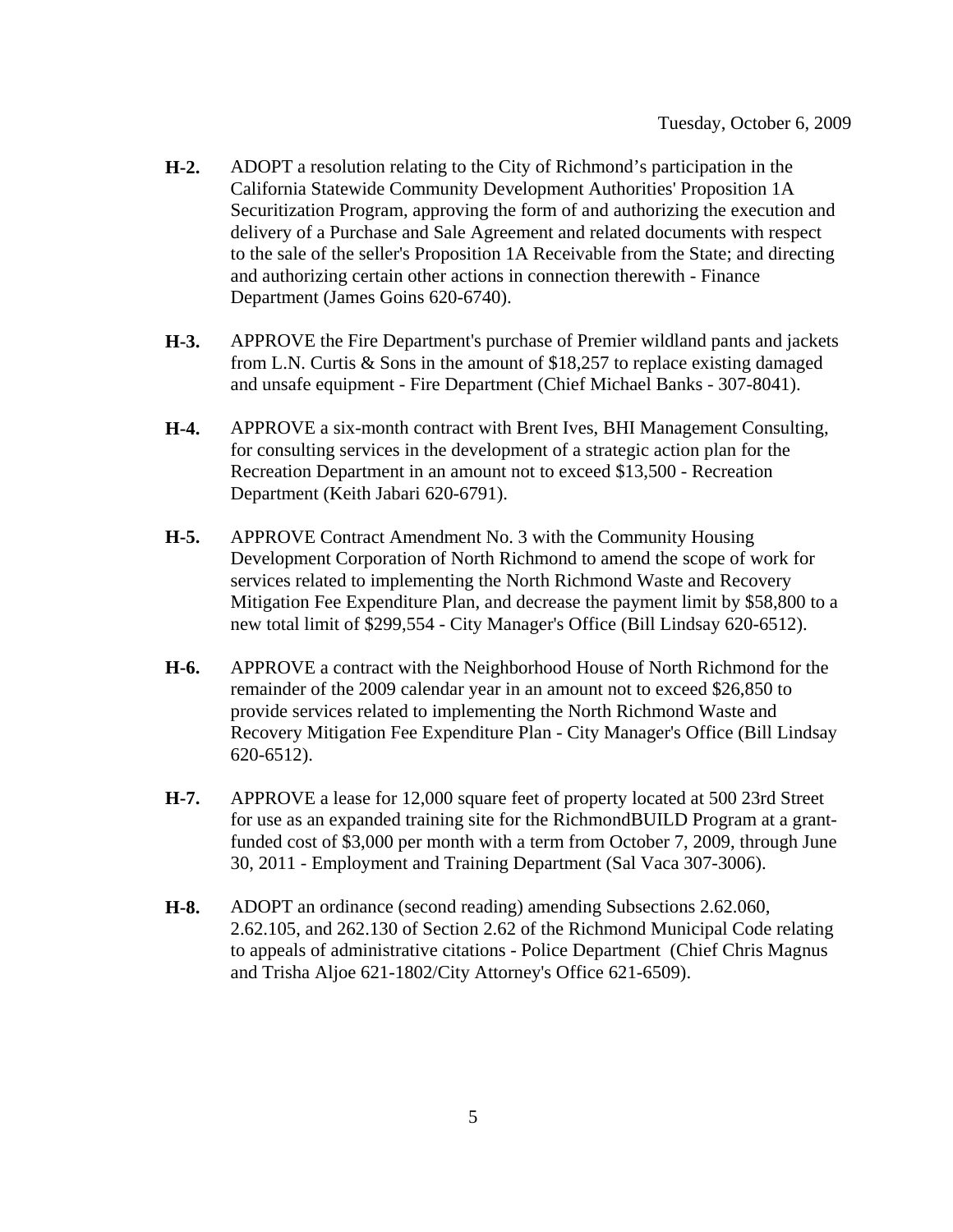- **H-9.** ADOPT an ordinance (second reading) repealing parts of Chapter 11.04 of the Richmond Municipal Code (RMC) and adopting provisions prohibiting possession of open containers of alcoholic beverages on streets and sidewalks - Police Department (Chief Chris Magnus 621-1802).
- **H-10.** ADOPT an ordinance (second reading) amending Section 9.40 of the Richmond Municipal Code (RMC) to prohibit urinating and defecating in public - Police Department (Chief Chris Magnus 621-1802).
- **H-11.** APPROVE a contract with Malachi Construction for the construction of the Miscellaneous Concrete Repairs 2009/10 -2010/11 Project in the amount of \$388,250 - Engineering Services (Rich Davidson 307-8105).
- **H-12.** APPROVE a contract with Matrix Consulting to complete a cost allocation study and an analysis of the City's internal service funds. The contract amount will be \$24,320 with a completion date of December 31, 2009 - Finance Department (James Goins, 620-6740).
- **H-13.** APPROVE the following reappointment: **Recreation and Parks Commission**: EJ Shalaby, Incumbent term expiring October 26, 2012 - Mayor's Office (Mayor McLaughlin 620-6503).
- **H-14.** APPROVE a contract with TEEPER Inc., dba MarinMoto, to provide service to the BMW police motorcycle fleet from July 1, 2009, through June 30, 2010, in an amount not to exceed \$20,000 - Police Department (Chief Chris Magnus 621- 1802).
- **H-15.** ADOPT a resolution granting another designated period for the Two Years Additional Service Credit related to the proposed CalPERS early retirement program - Human Resources (Leslie Knight 620-6600).
- **H-16.** DIRECT staff to send a letter to Governor Schwarzenegger in support of Senate Bill 406 Land Use: Environmental Quality that provides a funding source for local governments and the region to perform the land use and transportation planning mandated by Senate Bill 375 - City Manager's Office (Bill Lindsay 620-6512).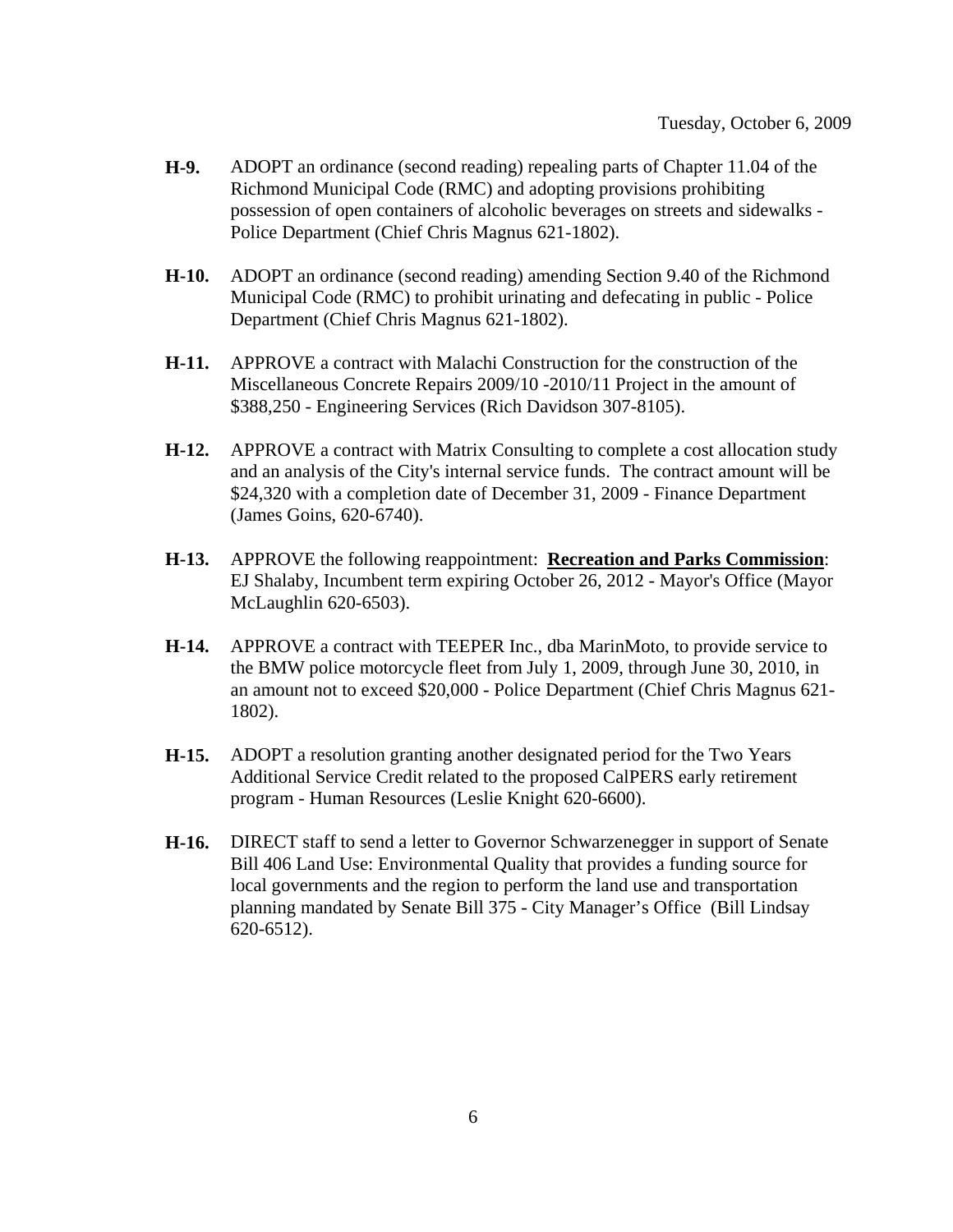## **I. PUBLIC HEARINGS**

**I-1.** *CONTINUED TO NOVEMBER 3, 2009,* a public hearing on an appeal by Matt Anacker of the Planning Commission's adoption of a Mitigated Negative Declaration and approval of Parcel Map MS 756-08 to subdivide an existing residential lot of 16,808 Square Feet (SF) located at 367 Western Drive in the Point Richmond neighborhood area into two lots of 10,808 and 6,002 Square Feet (SF), and consider either (1) affirming, (2) modifying, or (3) reversing the decision by the Planning Commission - Planning and Building Services Department (Richard Mitchell 307-8159).

## **J. RESOLUTIONS**

**J-1.** ADOPT a resolution establishing the maximum taxicab fares within the City of Richmond - Police Department (Chief Chris Magnus 621-1802).

## **K. ORDINANCES**

- **K-1.** ADOPT an urgency ordinance establishing a 45-day moratorium on the acceptance, processing and approval of applications and permits for tobaccooriented retail establishments ("smokeshops") - Councilmembers Butt, Ritterman, and Rogers (620-6581).
- **K-2.** INTRODUCE an ordinance (first reading) amending Richmond Municipal Code Chapter 7.105 concerning restrictions on evictions for residential property in foreclosure, to ensure consistency with state and federal law - City Attorney's Office (Randy Riddle 620-6509).

## **L. COUNCIL AS A WHOLE**

- **L-1.** DESIGNATE a voting delegate and an alternate to represent the City of Richmond at the National League of Cities' Annual Business Meeting that will be held on November 14, 2009 - City Clerk's Office (Diane Holmes 620-6513).
- **L-2.** DISCUSS and DIRECT staff regarding getting more input (by way of a formal vote) from both the Design Review Board and the Planning Commission regarding the Point Molate Resort and Casino Project after the public comment period has closed and all environmental review and design plan comments have been incorporated into the proposed final documents - Mayor McLaughlin (620- 6503) and Councilmembers Butt and Ritterman (620-6581).